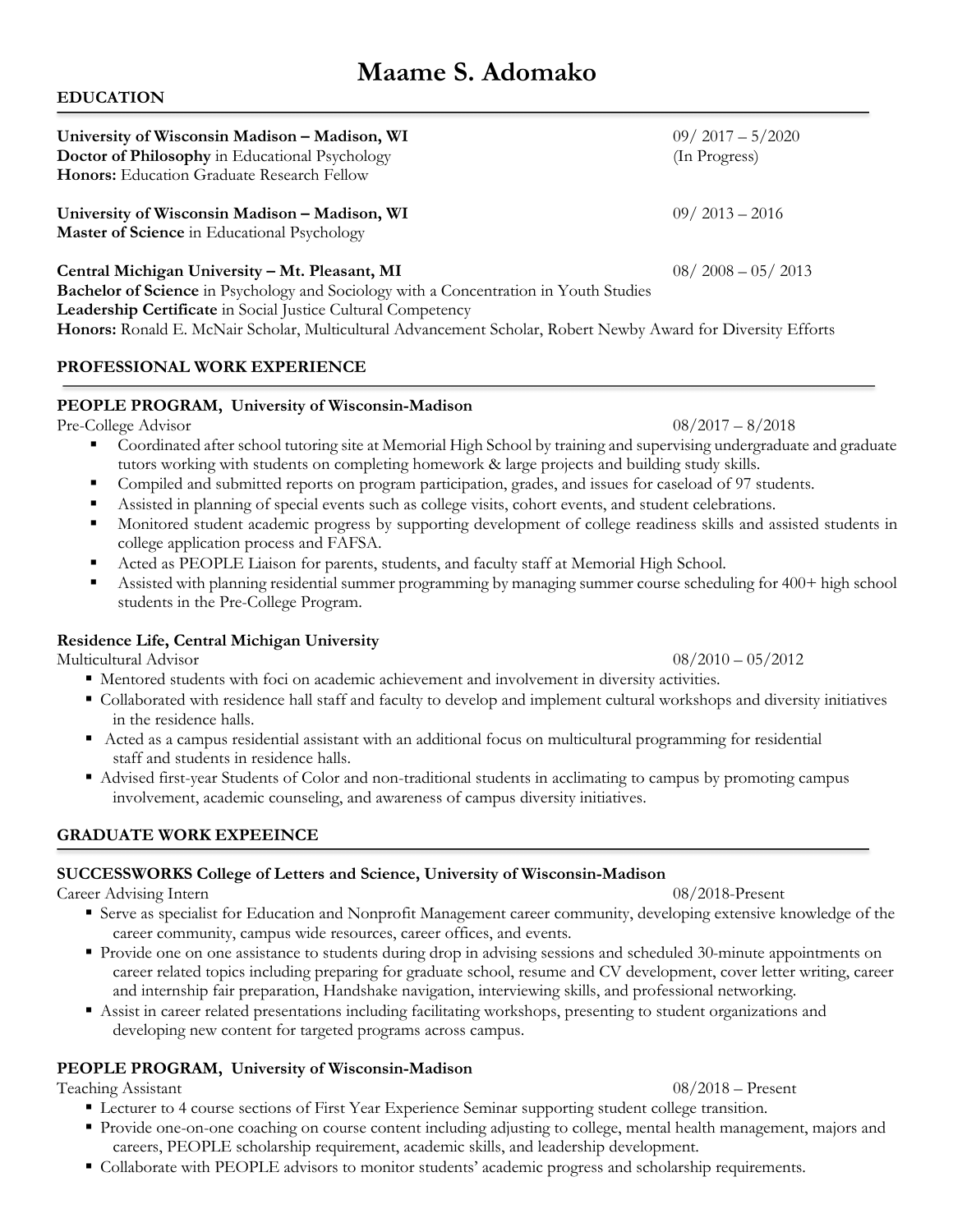Adomako Resume Cont.

§ Coordinated guest lectures across campus resources including Multicultural Student Center, Undergraduate Advising, Counseling Psych Training Center, Writing Center, and Financial Life Skills Program.

Academic Lead for PEOPLE Prep 08/2015 –2017

- Advised 2<sup>nd</sup> -6<sup>th</sup> grade elementary students participating in PEOPLE Prep program.
- § Trained and supervising undergraduate tutors on classroom management and academic assistance.
- § Developed daily Math and English academic activities to scaffold students' academic skills and literacy.
- § Monitored students' literacy skills and academic progress in school.
- Planned and manage students' visits to UW-Madison campus and undergraduate mentoring program for PEOPLE prep students

Head Residential Mentor 06/2015 – 08/2015

- Acted as supervisor to 90 undergraduate mentors of whom were residential mentors to high school students participating in 6-week PEOPLE Summer Program.
- Monitored students' residential information, events and activities.
- Advised undergraduate mentors of students' cultural needs, issues, and concerns related to student development, residential life, and campus environment.
- § Supervised residential team to ensure student safety, well-being, and residential guidelines and policies.

# **Ronald E. McNair Scholars Program, University of Wisconsin-Madison**

Graduate Liaison 09/2013 – 2017

- Served as a graduate representative for Ronald E. McNair Scholars.
- § Participated in graduate panels and advising workshops, advising McNair scholars on general graduate education, applications process, educational and cultural challenges, academic preparation, faculty mentorship, and financial assistance/scholarships.

# **RESEARCH PRESENTATIONS AND CONFERENCES**

# **2018 PEOPLE College Retreat,** Madison, WI 2/2018

§ *Presenter: Who Am I: Self Identity in Education:* Facilitated a workshop with PEOPLE College Scholars about self-reflection on the concept of privilege, oppression, and intersectionality in association with identity and the ways in which selfconcept influence students development during college.

**Society for the Study of Emerging Adults,** Washington D.C. 11/2017

§ *Oral Paper Presentation: Heightened and Unnoticed Identities: The Dynamics between Student Racial and Ethnic Identity and the Predominantly White Institutional (PWI) Context.* Research was a qualitative study examining the impact of a predominantly White institutional environment on students' racial and ethnic identity as related to their sense of belonging to the university and sense of connectedness between their identity and the PWI social and academic spaces. The study highlighted the experiences of Students of Color and White Majority students in the PWI setting.

**Society for Research on Child Development,** Austin, TX 4/2017

§ *Poster Presentation: Racial and Ethnic Identity Development at a PWI: Understanding Student Perspectives of Race and Ethnicity.* Research was a qualitative study, examining students understanding of race and ethnicity, development of cultural background and the meanings students attribute their race and ethnicity during college.

**National Conference on Race and Ethnicity in American Higher Education, Indianapolis, IN** 5/2014

§ *Oral Presentation and Workshop:* Centering the WHO? (Complexity) in Our WHAT? Agendas: Activating Student/Workforce Teams Using Culturally responsive Strategies for Inclusive Excellence and Success for All.

**Society for Research in Child Development,** Seattle, WA 4/2013

§ *Poster Presentation: What Explains Ethnic Differences in Satisfaction with College Among Students on a Predominantly White Campus?*Research was a quantitative study examining similarities and differences in student satisfaction during college among Asian American, African American, Latino/a, and White students.

# **SKILLS SUMMARY**

**Professional:** Workshop Facilitation, Interviewing, Diversity Dialogue Facilitator, Social Justice Training, Research Writing, Qualitative and Quantitative Statistical Data Analysis

**Technical:** Prezi, Microsoft Office, SPSS, NVivo and MAXQDA- qualitative analysis software, R- statistical computing software